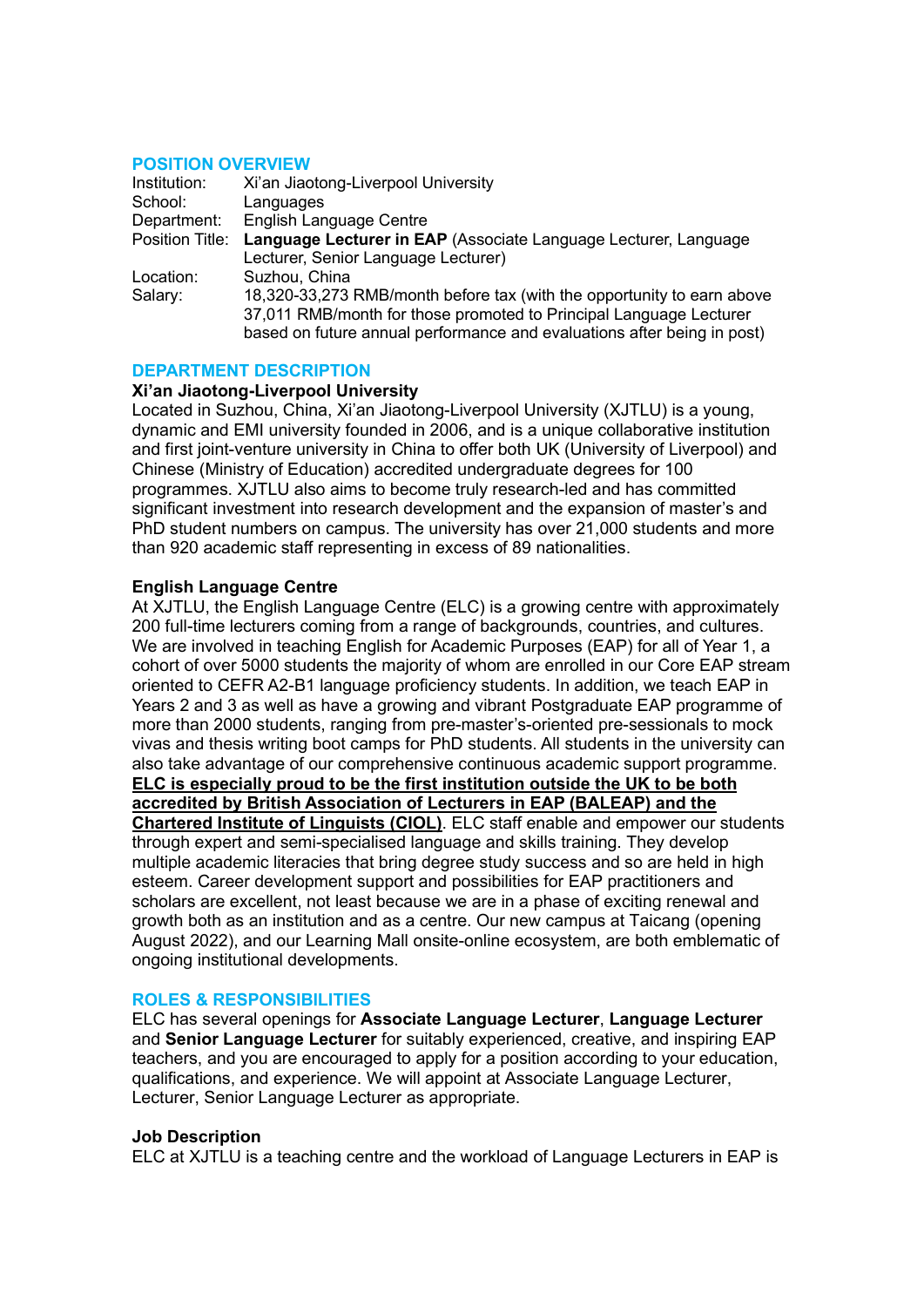shared between teaching, professional engagement, and service. Generally, teaching may be up to 20 hours per week, which might include the summer period.

# **QUALIFICATIONS**

**Essential** 

- have a good standard of written and spoken English, as this is the working language of the university AND
	- o possess a master's degree in TESOL or Education

#### OR

o possess another master's degree and have a minimum 2 years' full-time post-master's experience of teaching, assessing and/or developing materials for English for Academic Purposes courses, within a higher education i.e., university or college context (e.g., on a foundation year level)

Desirable

- possess a language teaching qualification (e.g., DELTA or equivalent, CELTA, TESOL/TESL/TEFL, or PGCE + TESOL)
- be or working toward a Fellow or Senior Fellow, HEA
- can demonstrate a dynamic, current, and innovative engagement in one or more of the following areas:
	- o Technology Enhanced Language Learning (especially pedagogical uses of VR/AR/MR/AI/mobiles)
	- o Content and Language Integrated Learning
	- o All specialisms in EAP including writing centre development and the provision of online and other forms of student engagement and academic support; communicative and task-based methodologies; syllabus and materials design; skills-oriented assessment; problem-based language learning [preferably with emotional intelligence development embedded]; the promotion of learner autonomy; self-access and self-diagnostic language learning

## COMPENSATION PACKAGE

Salary is commensurate with education, qualifications, and work experience. Staff receive generous subsidies for accommodation, travel, children's education, and medical insurance. A relocation allowance is provided. Non-Chinese passport holders may qualify for multi-year income tax "holidays", depending on nationality and tax residency.

## CITIZENSHIP AND VISA REGULATIONS

Employment at XJTLU is regulated by Chinese labour laws and must comply with the regulations of the provincial government. These regulations stipulate who is eligible for legal employment with respect to obtaining work permits and visas.

# TO APPLY

Please submit your application online at

https://career15.sapsf.cn/career?career\_company=xjtlu (search requisition 2561). \*A cover letter need not be uploaded separately as the system might request. However, in the resume section of our website, applications must be submitted in a single PDF file that includes 3 parts in the order of:

A cover letter (in your letter, please cite TESLCAN2561)